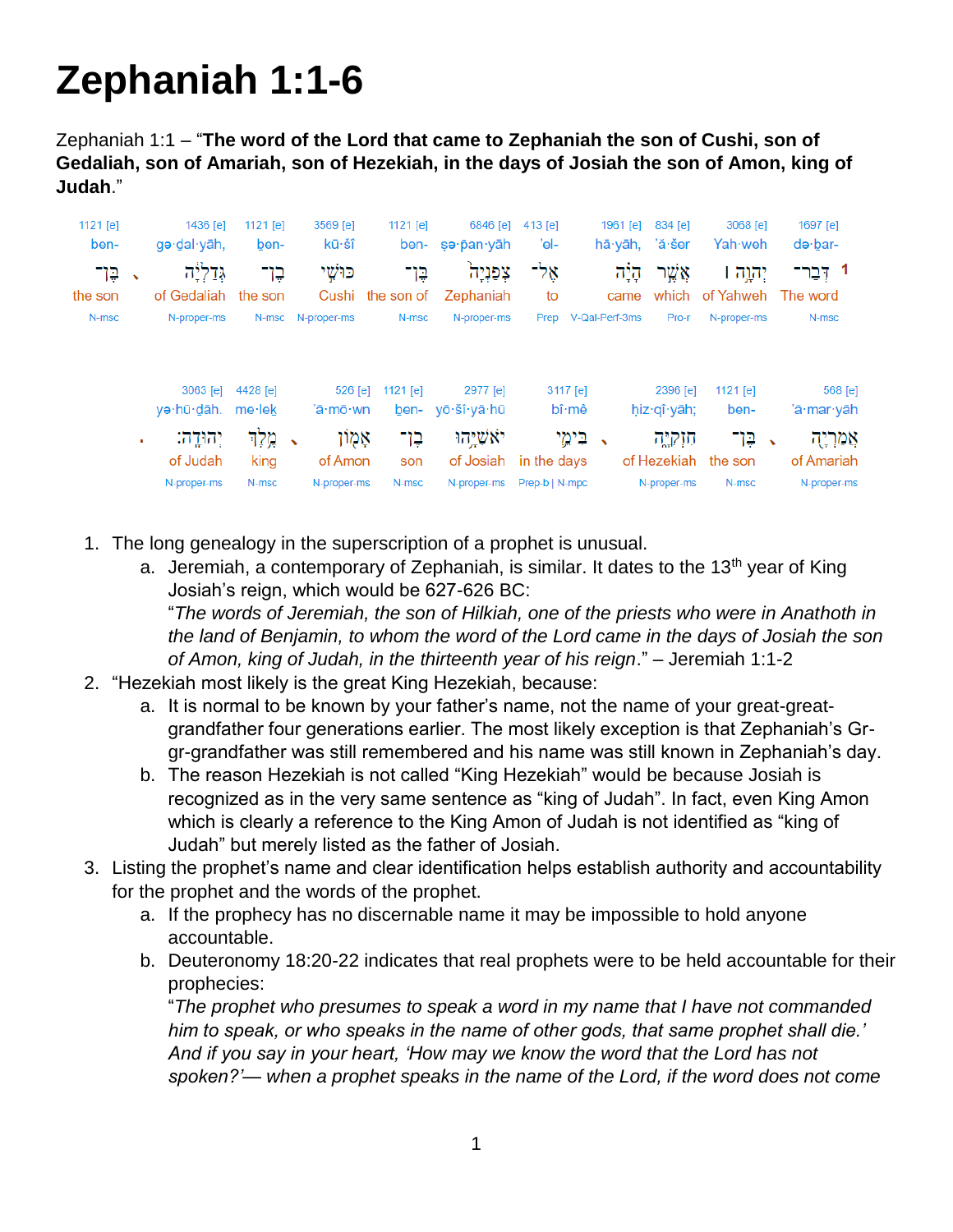*to pass or come true, that is a word that the Lord has not spoken; the prophet has spoken it presumptuously. You need not be afraid of him*."

- c. Even in Mesopotamia (Assyria, Babylon, etc.) prophets were legally bound to their oracles.
	- i. Example: One prophet from Mari (city 2950-2650 and 2550-2220 BC on Euphrates River and country around it) enclosed along with his written oracle a clipping of his hair and the fringe of his garment for personal identification later.
	- ii. Each of the oracles written and preserved for the Assyrian king Esarhaddon have the name of the prophet recorded with the prophecy.

## 1:2 – "**I will utterly sweep away everything from the face of the earth," declares the Lord**.

| Yah weh. ne 'um- | 3068 [e] 5002 [e] | 127 [e]<br>hā·'ă·dā·māh pə·nê mê·'al           | 6440 [e] 5921 [e] |              | 3605 [e]<br>kōl, | 622 [e]<br>'ā·sêp                                           | 622 [e]<br>'ā∙sōp        |
|------------------|-------------------|------------------------------------------------|-------------------|--------------|------------------|-------------------------------------------------------------|--------------------------|
|                  |                   | כֿל מֵעֲל פְּנֵי הָאֲדָמָה , נְאֲם־ יְהָוֶה: . |                   |              |                  |                                                             | קלה אַסֶּף $\frac{1}{2}$ |
| Yahweh says      |                   |                                                |                   |              |                  | of the land the face from everything I will consume Utterly |                          |
| N-proper-ms      | N-msc             | Art   N-fs                                     |                   | N-cpc Prep-m |                  | N-ms V-Hifil-Imperf.Jus-1cs V-Qal-InfAbs                    |                          |

- 1. This verse introduces the concept of the ultimate Day of the Lord
	- a. A main theme of Zephaniah's is the "day of the LORD"
	- b. Zephaniah uses this expression "day of the LORD" more than any other prophet.
		- i. 1:7 "Be silent before the Lord GOD! For the **day of the LORD** is near; the LORD has prepared a sacrifice and consecrated his guests."
		- ii. 1:8 "And on the **day of the LORD's** sacrifice— "I will punish the officials and the king's sons and all who array themselves in foreign attire."
		- iii. 1:14 "The great **day of the LORD** is near, near and hastening fast; the sound of the **day of the LORD** is bitter; the mighty man cries aloud there."
		- iv. 1:15-17 "A day of wrath is **that day**, a day of distress and anguish, a day of ruin and devastation, a day of darkness and gloom, a day of clouds and thick darkness,

1:16 – "a day of trumpet blast and battle cry against the fortified cities and against the lofty battlements."

1:17 – "I will bring distress on mankind, so that they shall walk like the blind, because they have sinned against the LORD; their blood shall be poured out like dust, and their flesh like dung.

- v. 1:18 "Neither their silver nor their gold shall be able to deliver them on the **day of the wrath of the LORD**. In the fire of his jealousy, all the earth shall be consumed; for a full and sudden end he will make of all the inhabitants of the earth.
- vi. 2:1-2 "Gather together, yes, gather, O shameless nation, before the decree takes effect—before the day passes away like chaff— before there comes upon you the burning anger of the LORD, before there comes upon you the **day of the anger of the LORD**."
- vii. 2:3 "Seek the LORD, all you humble of the land, who do his just commands; seek righteousness; seek humility; perhaps you may be hidden on the **day of the anger of the LORD**."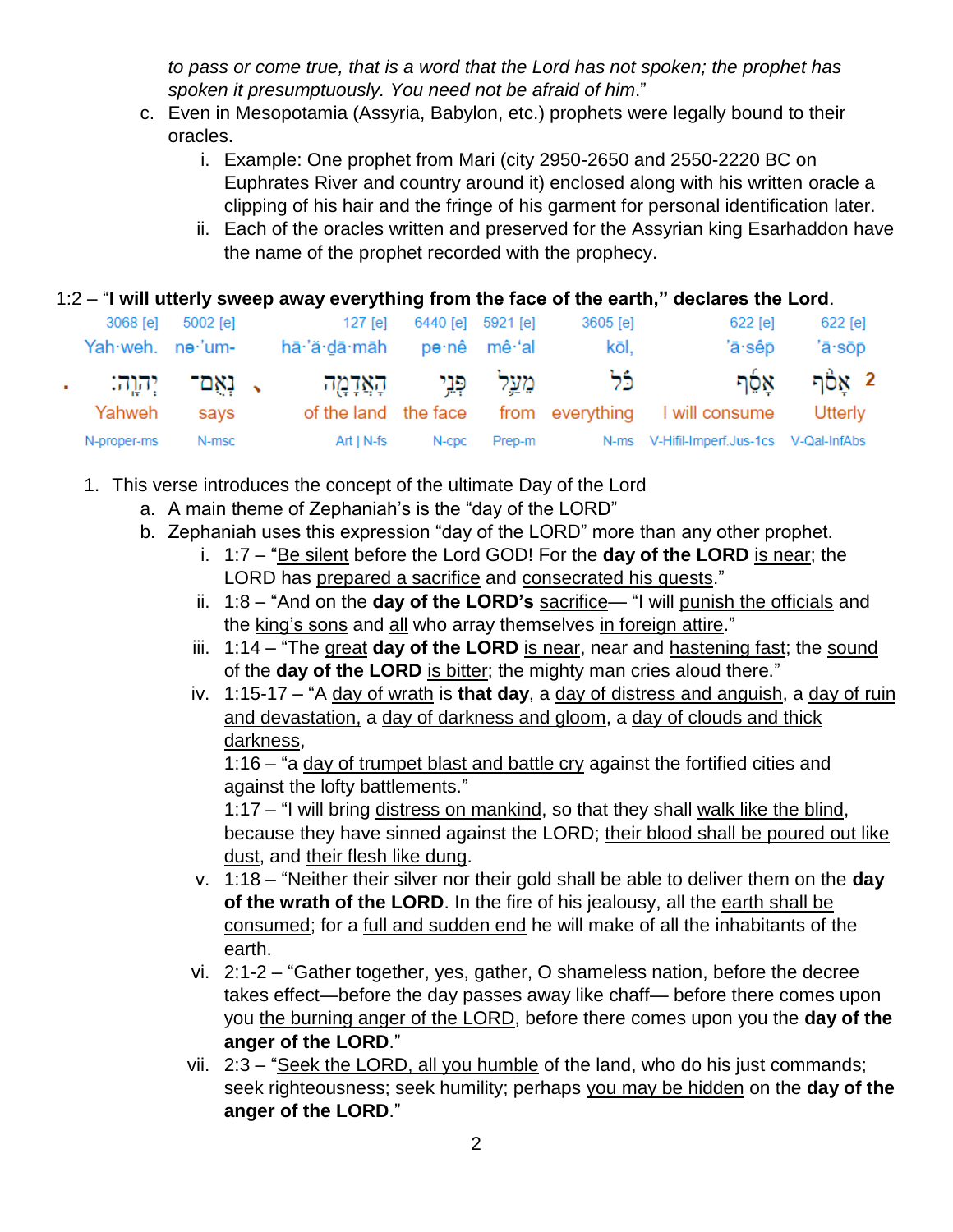- viii. 3:8 "Therefore wait for me," declares the LORD, "for the day when I rise up to seize the prey. For my decision is to gather nations, to assemble kingdoms, to pour out upon them my indignation, all my burning anger; for in the fire of my jealousy all the earth shall be consumed."
- ix. 3:11 "On **that day** you shall not be put to shame because of the deeds by which you have rebelled against me; for then I will remove from your midst your proudly exultant ones, and you shall no longer be haughty in my holy mountain."
- x. 3:16 "On **that day** it shall be said to Jerusalem: "Fear not, O Zion; let not your hands grow weak."
- c. "*asop 'asep*"
	- i. "Utterly" *asop* means "to gather", "to remove".
	- ii. When this word *asop* is combined with the next Hebrew word *asep* which means "to sweep away", Zephaniah joins an infinitive absolute (*asop*) with a finite verb (*asep*) to express in the Hebrew an idiom of intensification.
	- iii. Translated:
		- 1. "Utterly I will consume everything from the face of the land says Yahweh" – literal
		- 2. "I will utterly sweep away everything from the face of the earth," declares the LORD." – ESV
		- 3. "I will completely sweep away everything from the face of the earth," declares the LORD." – Berean Study Bible
		- 4. "I will utterly consume all *things* from off the land, saith the LORD." KJ
		- 5. "I will utterly consume everything From the face of the land," Says the LORD;" – New King James
		- 6. "I will completely remove all *things* From the face of the earth," declares the LORD." – New American Standard
		- 7. I, the LORD, now promise to destroy everything on this earth—" – Contemporary English Version
		- 8. "I will sweep away everything from the face of the earth," declares the LORD." – NIV
- d. "everything" *kol* means "the whole", "all"
- e. "of the land *haadamah* "ground", "land"
- f. A jarring opening to the book. A shocking introductory statement of a prophecy.
	- i. No build up or preparation
	- ii. No warning or call to repentance. Just a promise of total overthrow.
	- iii. Words like "Utterly", "Consume", "Everything", "Face of the Land" give the hopeless impression of finality.
- g. This is the announcement of unavoidable and impending calamity.
- h. Consider two accounts in Genesis:
	- i. Creation on the surface of the earth and from the ground of the earth comes life, plants, animals and man.
	- ii. Noah's Flood when the same type of calamity came on the ground, life, plants, animals and man.

## 1:3 – **"I will sweep away man and beast;**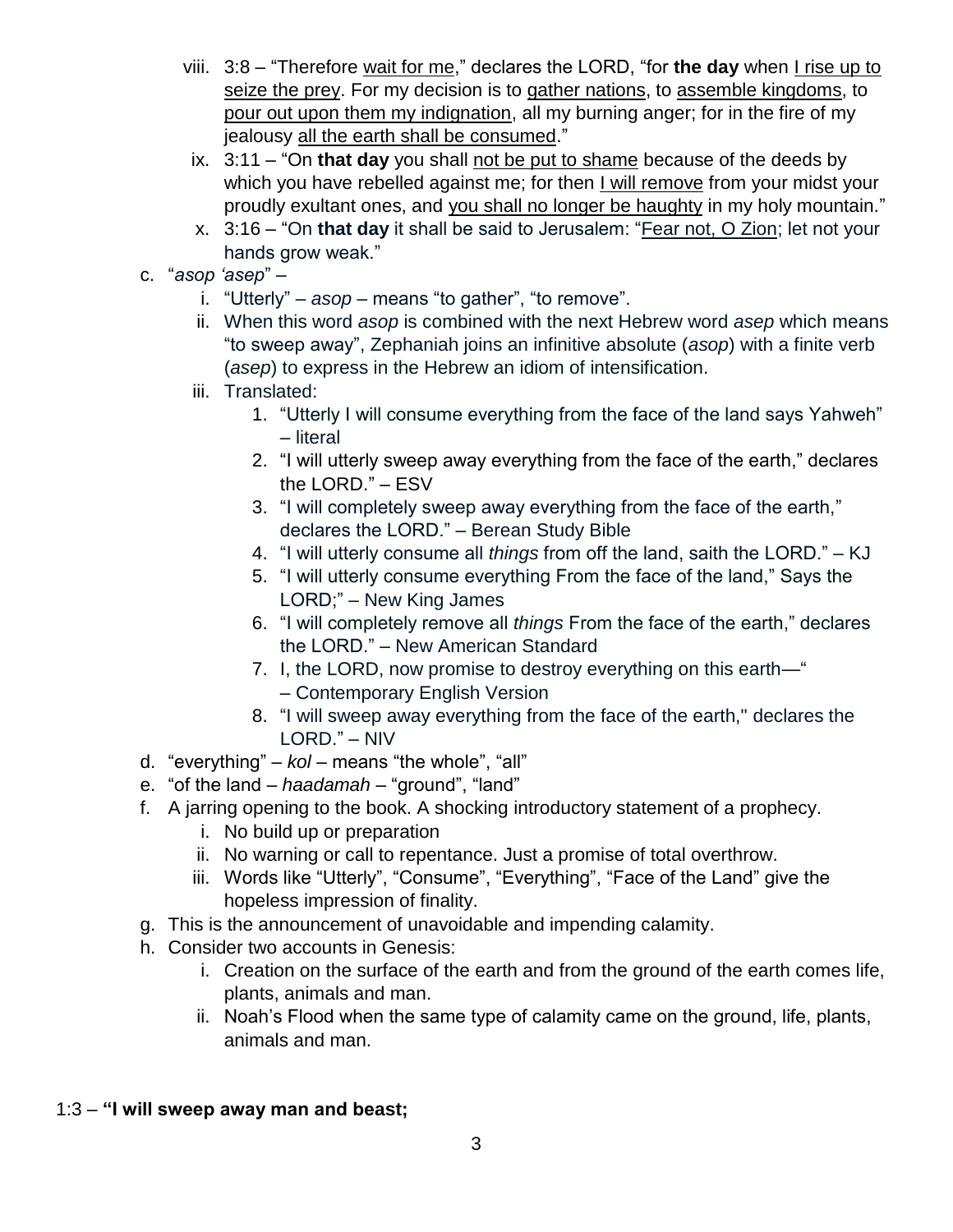# **I will sweep away the birds of the heavens and the fish of the sea, and the rubble** *(or, "stumbling blocks")* **with the wicked. I will cut off mankind from the face of the earth," declares the Lord**.

| 854 [e] | 4384 [e]                 |                      | 3220 [e]            | 1709 [e]                 |                         | 8064 [e]          | 5775 [e]  |                                | 622 [e]         | 929 [e]                       | 120 [e] | 622 [e]                   |
|---------|--------------------------|----------------------|---------------------|--------------------------|-------------------------|-------------------|-----------|--------------------------------|-----------------|-------------------------------|---------|---------------------------|
| 'eṯ-    | we·ham·mak·šê·lō·wt      |                      | hay $y$ ām,         | ū∙də∙ğê                  |                         | haš·šā·ma·yim     | 'ō·wp-    |                                | 'ā·sêp          | ū·bə·hê·māh, 'ā·dām           |         | 'ā·sêp                    |
| אָת־    | והמכשלות                 |                      | היָם                |                          | וּדְגֵי<br>$\mathbf{v}$ | השמים             | עותר      |                                | אָמֵך           | וּבהמה                        | אָלָם   | 3 אָסֶך                   |
| with    | and the stumbling blocks |                      | of the sea          | and the fish             |                         | of the heavens    | the birds |                                | l will consume  | and beast                     | man     | will consume              |
| Prep    | Conj-w, Art   N-fp       |                      | Art I N-ms          | Conj-w   N-mpc           |                         | $Art   N-mp$      | N-msc     | V-Hifil-Imperf.Jus-1cs         |                 | Conj-w   N-fs                 | $N-ms$  | V-Hifil-Imperf.Jus-1cs    |
|         |                          | 3068 [e]<br>Yah·weh. | 5002 [e]<br>ne·'um- |                          | 127 [e]<br>hā·'ă·dā·māh | 6440 [e]<br>pə∙nê | 5921 [e]  | $120$ [e]<br>mê 'al hā 'ā dām, | 853 [e]<br>'et- | 3772 [e]<br>wə·hik·rat·tî     |         | 7563 [e]<br>hā∙rə∙šā∙'îm: |
|         | ۰.                       | יִהוֶה:              | -נאַם               | $\overline{\phantom{a}}$ | הָאֲדָמֶה               | פְנֵי             | מַעֲל     | הָאָדָם                        | אַת־            | וְהִכְרַחֶּי                  |         | קַרְשָׁעֵים               |
|         |                          | Yahweh               | says                |                          | of the land             | the face          | from      | man                            |                 | and I will cut off            |         | the along with wicked     |
|         |                          | N-proper-ms          | N-msc               |                          | $Art   N-fs$            | N-cpc             | Prep-m    | Art I N-ms                     | <b>DirObiM</b>  | Coni-w   V-Hifil-ConiPerf-1cs |         | Art   Adj-mp              |

- 1. These things are listed in this order:
	- a. Man
	- b. Beast
	- c. Birds
	- d. Fish
- 2. Genesis 1:20-30 gives the order of creation on days five and six as:
	- a. Fish
	- b. Birds
	- c. Living creatures (livestock, creeping things, beasts)
	- d. Man …but, Man was given dominion or responsibility: ""Let us make man in our image, after our likeness. And let them have dominion over the fish of the sea and over the birds of the heavens and over the livestock and over all the earth and over every creeping thing that creeps on the earth."
- 3. All of the earth will be judge because, as seen in the next verse, God's people Judah had failed their purpose of being a light to the Gentiles, God's chosen representatives and a blessing to the nations. Thus, Judah fails, the nations fail, mankind has failed and all that man was responsible for is doomed.

#### 1:4 – **"I will stretch out my hand against Judah and against all the inhabitants of Jerusalem; and I will cut off from this place the remnant of Baal and the name of the idolatrous priests along with the priests**,

| 4480 [e] | 3772 [e]                      |          | 3389 [e]      | 3427 [e]                            | 3605 [e] |                                 | $5921$ [e] |                             | 3063 [e]            | 5921 [e]        |         | 3027 [e]     |        |                                         | 5186 [e]   |
|----------|-------------------------------|----------|---------------|-------------------------------------|----------|---------------------------------|------------|-----------------------------|---------------------|-----------------|---------|--------------|--------|-----------------------------------------|------------|
| min-     | wə·hik·rat·tî                 |          | və·rū·šā·lim: | vō·wō·šə·bê                         | kāl-     |                                 | wə·'al     |                             | və hū dāh.          | 'al-            |         | yā∙dî        |        | wə·nā·tî· <u>t</u> î                    |            |
| מן־      | והכרתי                        |          | יִרוּשֵׁלַ ִם | יוֹשֶׁבֵי                           | כֶּל־    |                                 | וְעֵל      | $\overline{\phantom{0}}$    | יהולה               | עֵל־            |         | יָדִי        |        | 4 וְנָמֳיתִי                            |            |
| from     | and I will cut off            |          |               | of Jerusalem the inhabitants        | all      | and against                     |            |                             | Judah               | against My hand |         |              |        | And I will stretch out                  |            |
| Prep     | Conj-w   V-Hifil-ConjPerf-1cs |          | N-proper-fs   | V-Qal-Prtcpl-mpc                    | N-msc    | Conj-w   Prep                   |            |                             | N-proper-ms         | Prep            |         |              |        | N-fsc   1cs Conj-w   V-Qal-ConjPerf-1cs |            |
|          |                               |          |               |                                     |          |                                 |            |                             |                     |                 |         |              |        |                                         |            |
|          | 3548 [e]                      | 5973 [e] |               | 3649 [e]                            | 8034 [e] | 853 [e]                         |            | 1168 $[e]$                  |                     | 7605 [e]        | 853 [e] | 2088 [e]     |        |                                         | 4725 [e]   |
|          | hak·kō·hă·nîm.                | 'im-     |               | hak·kə·mā·rîm                       | šêm      | 'et-                            |            | hab $\cdot$ ba $\cdot$ 'al. |                     | šə∙'ār          | 'et-    | $haz$ zeh    |        | ham·mā·qō·wm                            |            |
|          | הלהגים:                       | עם־      |               | הַכְּמַרִים                         | שם       | אָת־                            |            | הבׄעל                       |                     | שאר             | אַת־    |              | ងច្នុន |                                         | הַמָּקְוֹם |
|          | the [pagan] priests           | with     |               | of the idolatrous priests the names |          | ۰                               |            |                             | of Baal every trace |                 | ٠       |              | this   |                                         | place      |
|          | $Art   N-mp$                  | Prep     |               | $Art   N-mp$                        |          | N-msc DirObjM Art   N-proper-ms |            |                             |                     | N-msc DirObjM   |         | Art   Pro-ms |        |                                         | Art   N-ms |